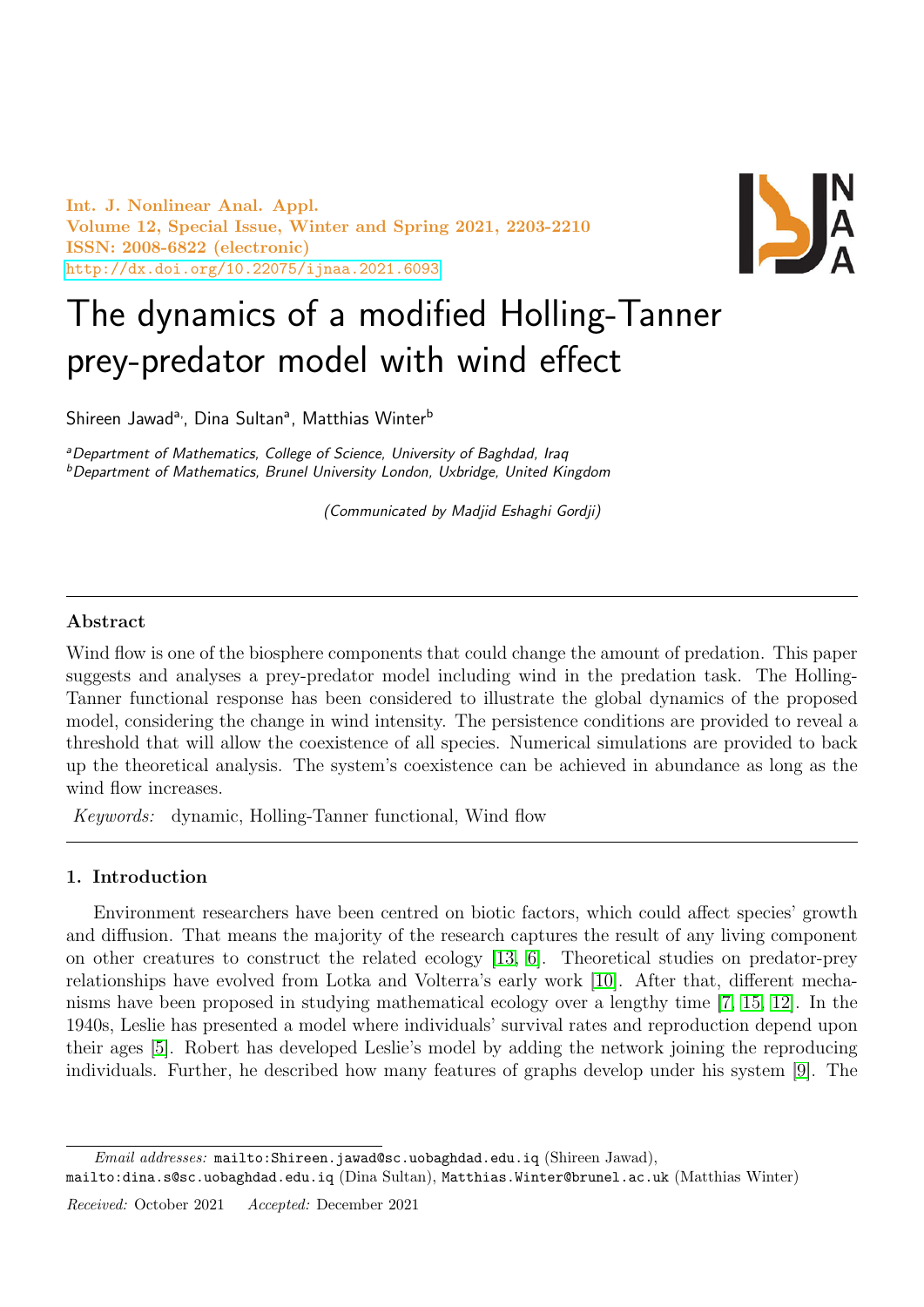Holling-Tanner is a system of two differential equations and is assumed by Kolmogorov type [\[3\]](#page-6-3) provided by

$$
\begin{aligned}\n\frac{dx}{dt} &= rx(1 - \frac{x}{k}) - qxy\\
\frac{dy}{dt} &= Sy(1 - \frac{y}{nx})\n\end{aligned} \tag{1}
$$

The parameters in system (1) are explained in detail in the next section. This complex model has been used when the favoured food for the predator is not available in abundance. Therefore, the growth of the predator population is limited. The Holling-Tanner model has been modified in [\[2,](#page-6-4) [1\]](#page-6-5) by adding a positive constant c to the predator environment carrying capacity. This modification has been studied in the case the predator switches into alternative prey. Therefore, the term  $(1-y/nx)$  in the predator equation, is exchanged to  $(1-y/(nx+c))$ , which is known as a modified Holling-Tanner model [\[1\]](#page-6-5).

$$
\begin{aligned}\n\frac{dx}{dt} &= rx(1 - \frac{x}{k}) - qxy \\
\frac{dy}{dt} &= Sy(1 - \frac{y}{nx + c})\n\end{aligned} \tag{2}
$$

Recently, ecologists have studied the effect of wind on the ecosystem, which may have a diverse impact on the interaction of species. Winds may have different patterns, and speed varies accordingly [\[11\]](#page-7-5). In [\[8\]](#page-7-6), it has been shown that aerial predators better detect the reed warbler nest exposed to the wind blowing. If the prey is less able to be conscious of the nearness of predators, then the rate of predation may increase [\[14\]](#page-7-7).

This paper considers the effect of wind blowing and harvesting in the prey-predator interaction. The predator attacks the prey according to the Holling-Tanner functional response. The residual of this article is arranged as follows: Section two investigates the equilibrium points for the proposed model. In section three, the behaviour of the possible steady points has been analysed. Finally, in the last section, some numerical analyses have been provided to confirm our analytical results.

#### 2. Assumptions of the model

Suppose a prey-predator model with wind flow contains the following species: prey and a predator, with the mathematics being based on the following assumptions.  $n_1(t)$  is the density of the harvested prey,  $n_2(t)$  is the density of the predator.

Under the above assumptions, the model can be presented by:

$$
\frac{dn_1}{dt} = rn_1(1 - \frac{n_1}{k}) - \frac{p(n_1)n_2}{\phi(w)} - eqn_1 = n_1f_1(n_1, n_2)
$$
  
\n
$$
\frac{dn_2}{dt} = sn_2(1 - \frac{n_2}{\phi(w) + \beta n_1 + 1}) - \gamma n_2 = n_2f_2(n_1, n_2)
$$
\n(3)

Here, model (3) has been analysed with the initial conditions  $n_1(0) \ge 0$  and  $n_2(0) \ge 0$ .  $p(n_1) = \alpha n_1$ is the Lotka-Volterra type of functional response.  $\phi(w) = 1 + w$  is the wind efficiency, where w represents the wind flow satisfying the following assumptions:

1.  $\phi(0) = 1$ ; i.e., the predator's search efficiency continue as before in the absence of wind.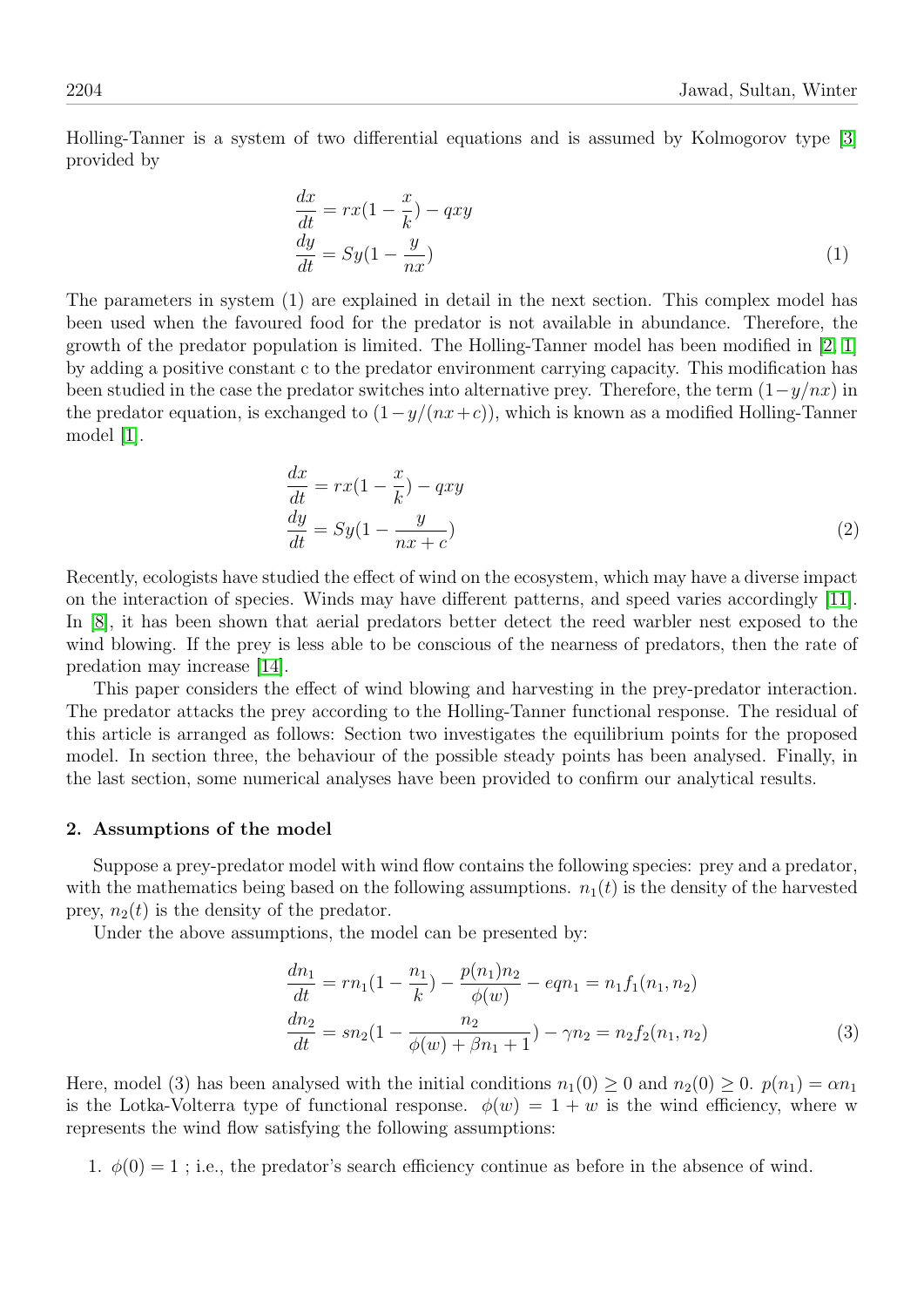2.  $\phi'(w) > 0$ ; i.e., the predator's search efficiency increases with the rise of wind.

All parameters of the system  $(3)$  are expected to be positive and labelled as follows: k is the carrying capacity of the prey with intrinsic growth rate r;  $\beta n_1$  is the prey's carrying capacity for the predator with intrinsic growth rate  $s; e, q$  are the effort, and the catchability rate applied on the prey, i.e., eq represents the harvest amount rate of the prey;  $l$  represents an additional food source for the predator which is added to the predator's carrying capacity;  $\alpha$  is the attack rate of the prey due to the predator;  $\gamma$  represents the predator's natural death rate.

The functions in system (3) are continuous and differentiable on  $R_+^2 = \{(n_1, n_2), n_1 \geq 0, n_2 \geq 0\}.$ Therefore, there exists a unique solution for system (3).

The positive invariance of  $R_+^2$  for system (1) is examined first, and then boundedness is shown.

### 3. Positivity and boundedness of the solution

**Lemma 3.1.** System  $(3)$  is positively invariant.

**Proof** . Let  $N = (n_1, n_2)^T \in \mathbb{R}^2$  and,  $F(N) = [f_1(N), f_2(N)]^T$  where,  $F(N) : \mathbb{R}^2_+ \to \mathbb{R}^2$  and  $f \in C_+^{\infty}(R_+^2)$ . Then the system (3) becomes

$$
N' = f(N) \tag{4}
$$

with  $N(0) = N_0$ . It is clear for any  $N(0) \in R_+^2$ , such that  $N_i = 0$ , then  $[f_i(N)]_{n_i=0} \ge 0$  (for  $i = 1; 2$ ). Now, any solution of the Eq. (4) with  $N_0 \in R_+^2$ , say  $N(t) = N(t; N_0)$ , is such that  $N(t) \in IR_+^2$  for all  $t > 0$ . Thus, the system is positively invariant [\[7\]](#page-6-1).  $\Box$ 

**Theorem 3.2.** All solutions  $n_1(t)$  and  $n_2(t)$  of the system (3) with the initial conditions  $(n_1, n_2)$  are uniformly bounded.

**Proof.** Let  $(n_1(t), n_2(t))$  be any system solution of (3) if the initial condition is non-negative. Then for  $H(t) = n_1(t) + n_2(t)$ , we have  $\frac{dH}{dt} =$  $dn_1$  $\frac{du}{dt} +$  $dn_2$  $\frac{d}{dt}$ 

$$
\frac{dH}{dt} = rn_1 - \frac{rn_1^2}{k} - \frac{\beta n_1 n_2}{1+w} - eqn_1 + sn_2(1 - \frac{sn_2}{1+w + \beta n_1 + l}) - \gamma n_2
$$

Hence,  $\frac{dH}{dt} + \mu H \leq 2rn_1$  –  $rn_1^2$ k  $-\frac{\beta n_1 n_2}{1}$  $\frac{\beta n_1 n_2}{1 + w} + 2sn_2(1 - \frac{sn_2}{1 + w + \beta})$  $1 + w + \beta n_1 + l$ ). Where  $\mu = min\{r + eq, s + \gamma\}$ , Then  $\frac{dH}{dt} + \mu H \leq 2rn_1 + 2sn_2 = \xi$ , then  $0 \leq H(n_1(t), n_2(t)) \leq \frac{\xi}{\epsilon}$  $\mu$  $(1 - e^{-\mu t}) + H(0)e^{-\mu t}$ , hence  $0 \leq supH(t)$  $t\rightarrow\infty$  $\leq \frac{\xi}{\xi}$  $\mu$ 

Therefore, all the solutions of the system (3) that are initiated in  $R_+^2$  are attracted to the region  $\vartheta = \{(n_1, n_2) \in R_+^2 : H = n_1 + n_2 \leq \frac{\xi}{\mu}$  $\mu$ } under the given conditions. Thus, these solutions are uniformly bounded.  $\square$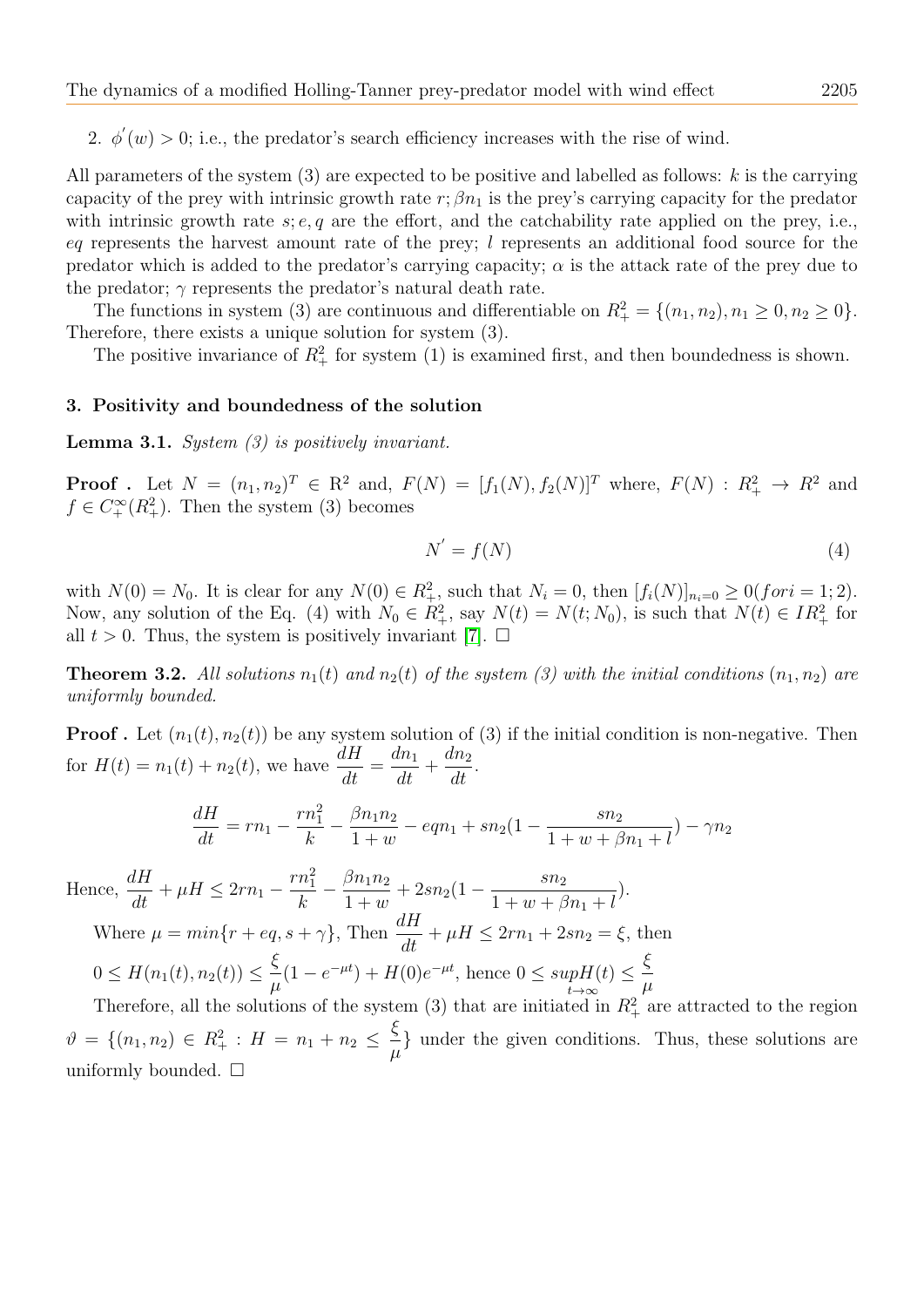## 4. Existence of equilibria and their stability

In this section, the existence and the stability analysis of the steady points of system (3) are studied. The computation shows that system (3) has four equilibria, namely

- 1. The vanishing equilibrium point:  $E_0 = (0, 0)$ .
- 2. The prey equilibrium point:  $E_1 = (0, n_2)$ , where  $n_2 =$  $(s-\gamma)(1+w+l)$ s , exists when

$$
s > \gamma. \tag{5}
$$

3. The predator equilibrium point  $E_2 = (\tilde{n}_1, 0)$ , where  $\tilde{n}_1 =$  $k(r - eq)$ r , exists when

$$
r > eq.
$$
 (6)

4. The positive equilibrium point  $E_3 = (n_1^*, n_2^*)$ , where  $n_1^* =$  $k[s(r - eq)(1 + w) - \alpha(s - \gamma)(1 + w + l)]$  $rs(1+w)+\alpha\beta(s-\gamma)$ , and  $n_2^* =$  $(s - \gamma)(1 + w + \beta n_1^* + l)$ s , exists when  $0 < \alpha(s - \gamma)(1 + w + l) < s(r - eq)(1 + w)$ .

Now, the local behaviour around the above steady points is found. First, the Jacobian matrix of the system (3) at each point is computed, and then, the eigenvalues of the resulting matrix are calculated.

The Jacobian matrix of system (1) at the vanishing fixed point  $I_0 = (0,0)$  can be written as:

$$
J(E_0) = \begin{bmatrix} r - eq & 0 \\ 0 & s - \gamma \end{bmatrix}
$$

Then, the eigenvalues of  $J(I_1)$  are given by  $\lambda_{01} = r - eq$  and  $\lambda_{02} = s - eq$ . That means  $E_0$  is a locally asymptotically stable point if and only if

$$
r < eq \ and \ s < \gamma \tag{7}
$$

The Jacobian matrix of the system at  $E_1 = (0, n_2)$  can be written as:

$$
J(E_1) = \begin{bmatrix} r - eq - \frac{an_2^2}{1+w} & 0\\ \frac{\beta(s-\gamma)^2}{s(1+w+l)} & -(s-\gamma) \end{bmatrix}
$$

Then, the eigenvalues of  $J(E_1)$  are given by  $\lambda_{11} = r - eq \alpha n_2^"$  $\frac{arg}{1+w}$  and  $\lambda_{12} = -(s-\gamma) < 0$ . That means  $E_1$  is a locally asymptotically stable point if and only if

$$
r - eq < \frac{an_2^{"}}{1+w} \tag{8}
$$

The Jacobian matrix of the system at  $E_2 = (\tilde{n_1}, 0)$  can be written as:

$$
J(E_2) = \begin{bmatrix} -(r - eq) & \frac{-\alpha \widetilde{n_1}}{1 + w} \\ 0 & s - \gamma \end{bmatrix}
$$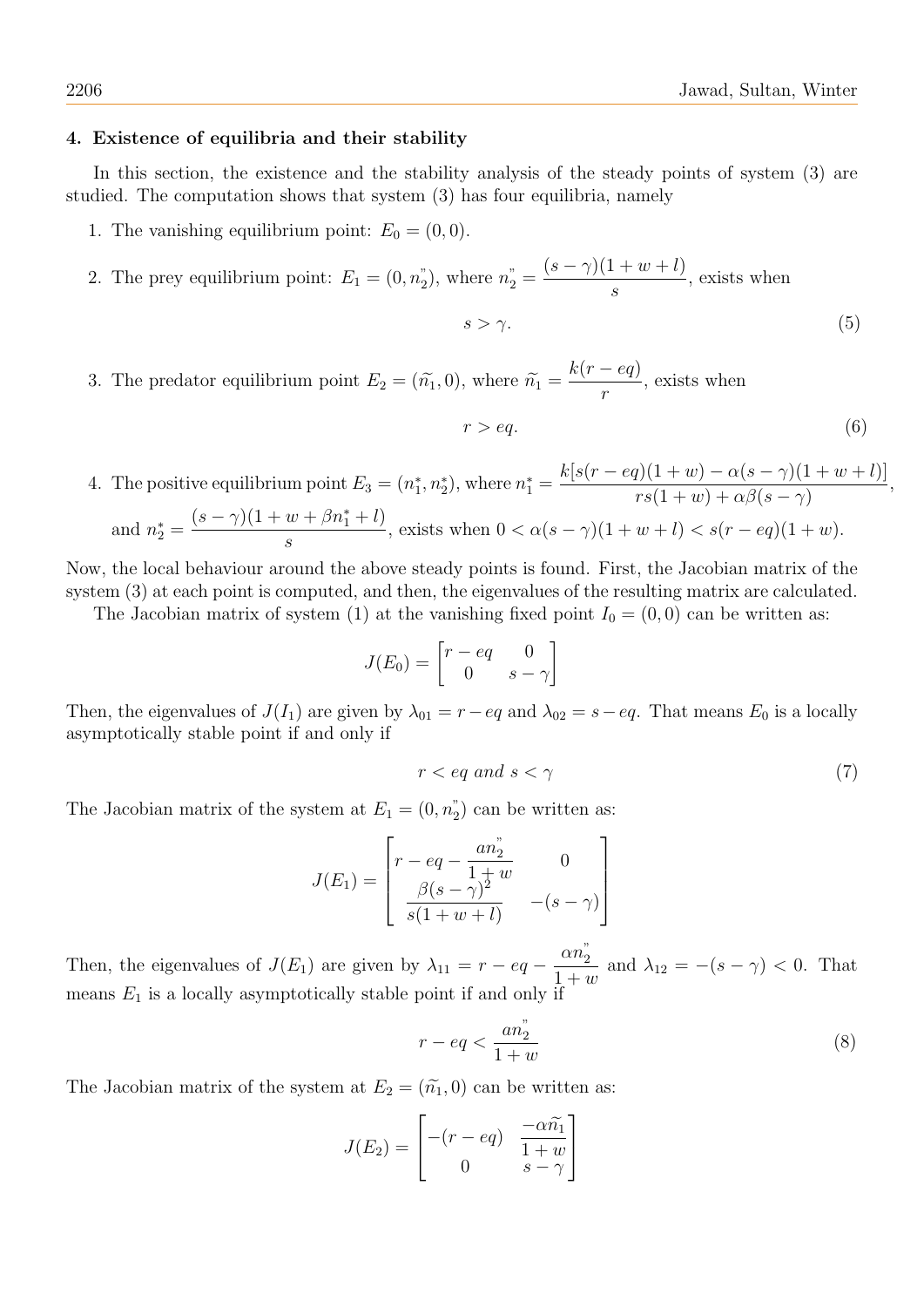Then, the eigenvalues of  $J(E_2)$  are given by  $\lambda_{21} = -(r - eq) < 0$  and  $\lambda_{22} = s - \gamma$ . That means  $E_2$  is a locally asymptotically stable point if and only if

$$
s < \gamma \tag{9}
$$

The Jacobian matrix of the system at  $E_3 = (n_1^*, n_2^*)$ , can be written as:

$$
J(E_3) = \begin{bmatrix} \frac{-rn_1^*}{k} & \frac{-\alpha n_1^*}{1+w} \\ \frac{\beta(s-\gamma)^2}{s} & 0 \end{bmatrix} \tag{10}
$$

Straightforward computations show that the eigenvalues of the Jacobian matrix  $J(E_3)$  satisfy the following relations:

<span id="page-4-0"></span>
$$
\lambda_{31} + \lambda_{32} = \frac{-rn_1^*}{k} < 0, \n\lambda_{31} \cdot \lambda_{32} = \frac{\alpha \beta n_1^*(s - \gamma)^2}{s(1 + w)} > 0
$$

Hence  $E_3$  is locally asymptotically stable in the  $R_+^2$ .

It should also be noted that the formulae of  $\lambda_{31}$  and  $\lambda_{32}$  are given by the following equations:  $\lambda_{31,32} = -$ (  $rn_1^*$  $2k$  $+\frac{1}{2}$ 2  $\overline{\phantom{a}}$ (  $rn_1^*$ k )<sup>2</sup> –  $\frac{4\alpha\beta n_1^*(s-\gamma)^2}{(1+\gamma)^2}$  $s(1+w)$ . It can be seen that real or complex eigenvalues are possible. In particular, as the carrying capacity of the prey  $k \to 0$ , the eigenvalues are real, and for

k large, the eigenvalues are complex. In the following, the global stability of  $E_3$  is investigated.

**Theorem 4.1.**  $E_3$  is globally asymptotically stable in  $R_+^2$ , whenever it exists.

Proof. For any initial value 
$$
(n_1, n_2)
$$
 in  $R_+^2$ , let  $H(n_1, n_2) = \frac{1}{n_1 n_2}$ ,  $h_1(n_1, n_2) = rn_1(1 - \frac{n_1}{k}) - \frac{\alpha n_1 n_2}{1 + w} - eqn_1$  and  $h_2(n_1, n_2) = sn_2(1 - \frac{n_2}{1 + w + \beta n_1 + l}) - \gamma n_2$ .  
Clearly,  $H(n_1, n_2) > 0$  for all  $(n_1, n_2) \in R_+^2$  and it is a  $C^1$  function in  $R_+^2$ .  
Now, since  $Hh_1(n_1, n_2) = \frac{r}{n_2} - \frac{rn_1}{kn_2} - \frac{\alpha}{1 + w} - \frac{eq}{n_2}$ ;  $Hh_2(n_1, n_2) = \frac{s}{n_1} - \frac{sn_2}{n_1(1 + w + \beta n_1 + l)} - \frac{\gamma}{n_1}$   
Hence,  $\Delta(n_1, n_2) = \frac{\partial Hh_1}{\partial n_1} + \frac{\partial Hh_2}{\partial n_2} = -\frac{r}{kn_2} - \frac{s}{n_1(1 + w + \beta n_1 + l)} < 0$ 

Note that  $\Delta(n_1, n_2)$  does not change of sign and is not identically zero in the  $R_+^2$ . Then according to Bendixson-Dulic criteria, there is no periodic solution. Since all the solutions of model (3) are bounded and  $E_3$  is a unique positive equilibrium point, hence by using the Poincare-Bendixson theorem,  $E_3$  is globally asymptotically stable.  $\square$ 

## Remark

According to the Jacobian matrix  $J(E_3)$  given by (10), all the eigenvalues of  $J(E_3)$  have negative real parts at the equilibrium point  $E_3$ . Therefore,  $E_3$  is a hyperbolic equilibrium point, and thus, the system  $(3)$  has no bifurcation at  $E_3$ .

#### 5. Persistence analysis

The persistence of model (3) indicates the survival of all system species over the long term. Mathematically means the strictly positive trajectories of system (3) that initiate in  $R_+^2$  have no omega-limit sets on the boundary planes.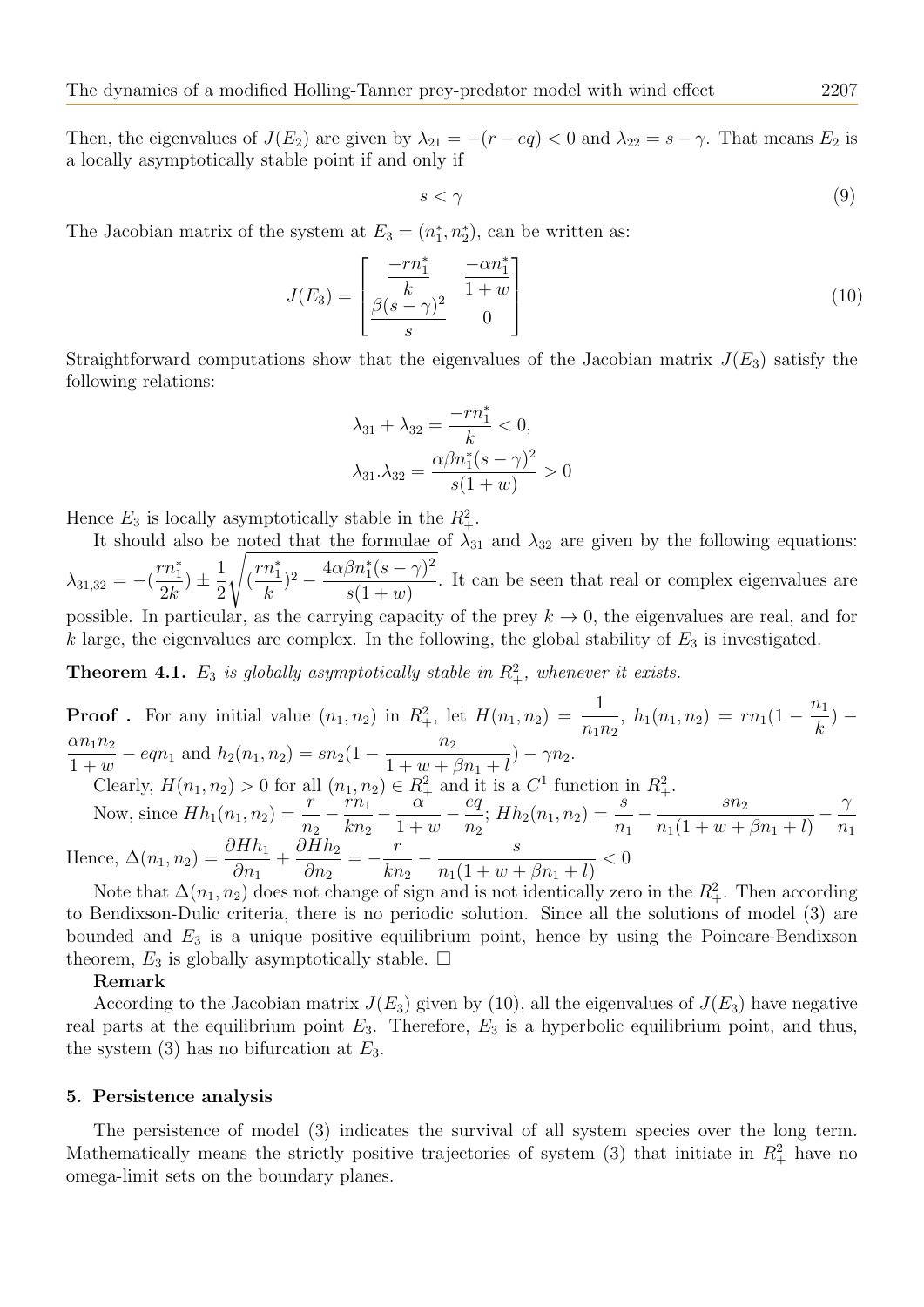**Theorem 5.1.** Assume that the boundary equilibrium points conditions hold, then system (3) is uniformly persistent.

**Proof**. Consider the function  $\omega(n_1, n_2) = n_1^{\alpha} n_2^{\beta}$ , where a and b are positive constants. Obviously  $\omega(n_1, n_2) > 0$  for all  $(n_1, n_2) \in R_+^2$  and  $\omega(n_1, n_2) \to 0$  when  $n_1 \to 0$  or  $n_2 \to 0$ . Consequently,  $\varphi(n_1, n_2) = \frac{\dot{\omega}}{\omega}$  $= b[s - \frac{sn_2}{1 + \cdots})$  $1 + w + \beta n_1 + l$  $-\gamma$ ] +  $a[r-\frac{rn_1}{l}]$ k  $-\frac{\alpha n_2}{1}$  $1 + w$  $-eq$ ].

Now, the only possible omega limit sets of the system (3) on the boundary of the  $n_1n_2-$  plane are the equilibrium points  $E_0, E_1$  and  $E_2$ . Thus according to the Gard method [\[4\]](#page-6-6), the proof follows, and the system is uniformly persistent, provided that  $\varphi(n_1, n_2) > 0$  at the boundary fixed points. Now, since

$$
\varphi(E_0) = b(s - \gamma) + a(r - eq);
$$
  

$$
\varphi(E_1) = a(r - eq - \frac{\alpha n_2^2}{1 + w});
$$
  

$$
\varphi(E_2) = b(s - \gamma),
$$

It follows that,  $\varphi(E_0) > 0$ ,  $\varphi(E_1) > 0$  and  $\varphi(E_2) > 0$  under the existing conditions of the boundary equilibrium points for all values of a and b. Then, system (3) is uniformly persistent.  $\Box$ 

### 6. Numerical analysis

This section explores model (3) dynamics in a windy atmosphere by providing some numerical simulations using MATLAB 2015a. For this determination, the following set of parameters is considered for model (3) throughout the article:

$$
r = 5, k = 20, \alpha = 0.8, e = 0.03, q = 0.02, s = 4, \beta = 0.3, l = 0.2, \gamma = 0.001.
$$
\n
$$
(11)
$$

Now, the effect of the wind flow is discussed on the behaviour of model (3). The system without wind flow, i.e., w=0 shows stable behaviour for the positive steady point  $E_3 = (8.24, 3.67)$  with different starting points, as exhibited in Fig. [1.](#page-6-7) This behaviour confirms the result that has been proved in Theorem [4.1,](#page-4-0) which states that  $E_3$  has global stability whenever it exists. Moreover, system (3) illustrates unstable behaviour at  $E_0, E_1$  and  $E_2$ . This shows that at least one of the conditions in Eqs. 7, 8 or 9, are violated.

To check the dynamics of system  $(3)$  in the presence of wind flow strength, we have chosen  $w=5$ . The results show that for different values of initial points, the trajectories of system (3) approach asymptotically to the positive equilibrium point  $E_3 = (14.02, 11.2)$ . From Fig.1 and Fig. [2,](#page-6-8) it is observed that the density of prey and predator populations rise to a certain level in the presence of wind flow, while they decrease in the absence of wind. Ecologically, in the presence of blowing wind, the prey is less able to observe the proximity of predators. Therefore, the predator becomes more effective to detect the prey.

#### 7. Conclusion

In the proposed model, it has been observed that the system has four different equilibrium points. The values of the first and third equilibria  $E_0$  and  $E_2$  are independent of the wind flow w, but  $E_1$ and  $E_3$  are dependent on w. The system's stability at  $E_0, E_1$  and  $E_2$  has been determined based on specific conditions, while the equilibrium  $E_3$  is always stable if the conditions for its existence are satisfied. E<sub>3</sub> can only exist if  $E_1$  and  $E_2$  both exist. Assuming that  $0 < \alpha(s-\gamma) < s(r-eq)$ , then  $E_3$ exists if the wind speed is large enough, and  $E_3$  exists for lower wind speeds if the second inequality is satisfied by a large amount.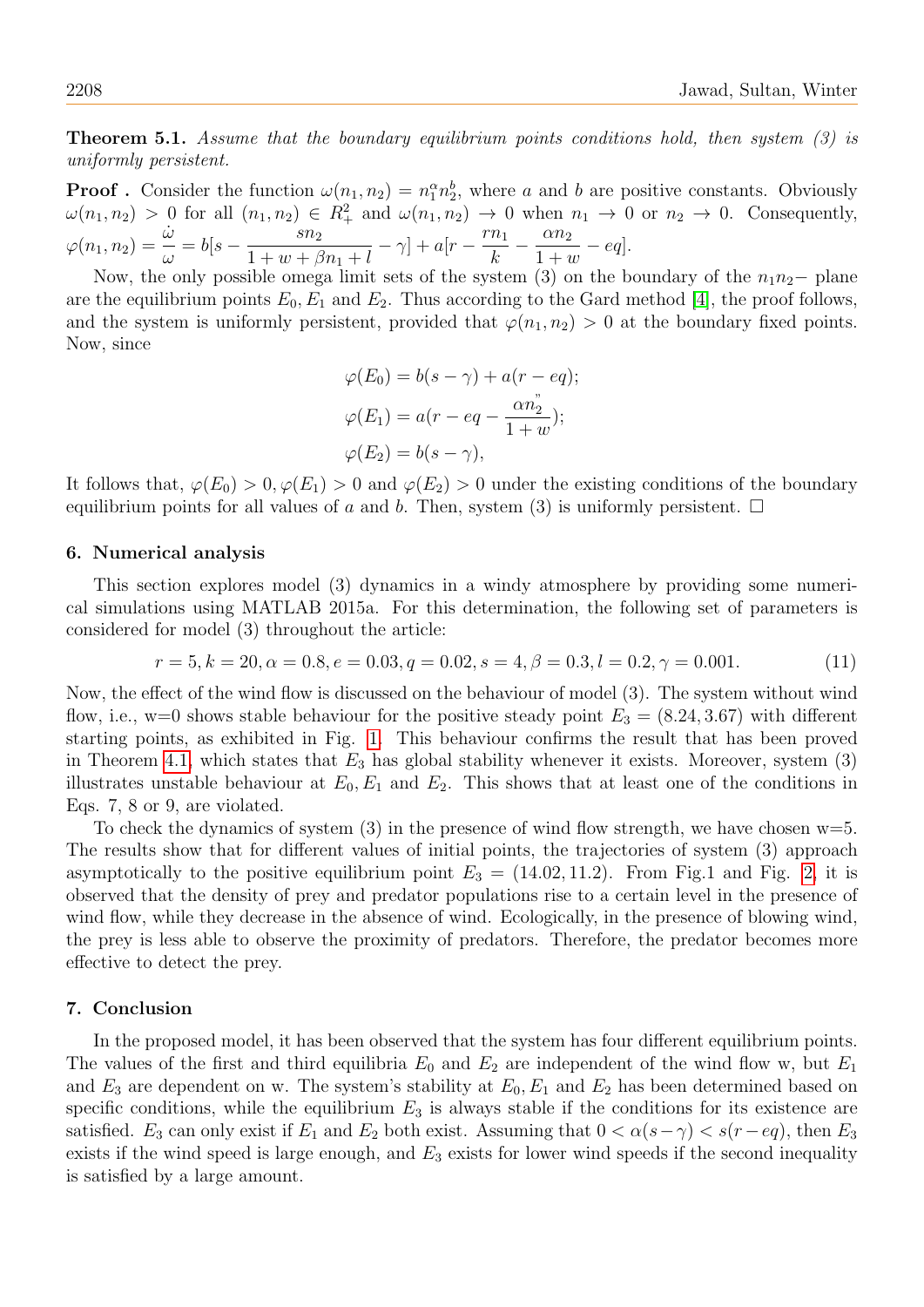

Figure 1: Phase plane analysis with the data given by Eq. (11) with  $w = 0$ .

<span id="page-6-7"></span>

<span id="page-6-8"></span>Figure 2: Phase plane analysis with the data given by Eq. (11) with  $w = 5$ .

### References

- <span id="page-6-5"></span>[1] C. Arancibia-Ibarra, The basins of attraction in a modified May–Holling–Tanner predator–prey model with Allee affect, Nonlinear Anal. 185 (2019) 15–28.
- <span id="page-6-4"></span>[2] P. Feng and Y. Kang, Dynamics of a modified leslie–gower model with double allee effects, Nonlinear Dyn. 80(1) (2015) 1051–1062.
- <span id="page-6-3"></span>H.I. Freedman, *Deterministic Mathematical Models in Population Ecology*, Marcel Dekker Incorporated, 1980.
- <span id="page-6-6"></span>[4] T.C. Gard and T.G. Hallam, Persistence in food webs—I Lotka-Volterra food chains, Bull. Math. Biol. 41(6) (1979) 877–891.
- <span id="page-6-2"></span>[5] C.S. Holling, The functional response of invertebrate predators to prey density, Mem. Entomol. Soc. 98(S48) (1966) 5–86.
- <span id="page-6-0"></span>[6] S. Jawad, Stability Analysis of Prey-Predator Models with a Reserved Zone and Stage Structure, The University of Baghdad, College of Science, Department of Mathematics, 2009.
- <span id="page-6-1"></span>[7] S. Jawad, Modelling, Dynamics and Analysis of Multi-Species Systems with Prey Refuge, Doctoral Dissertation, Brunel University London, 2018.